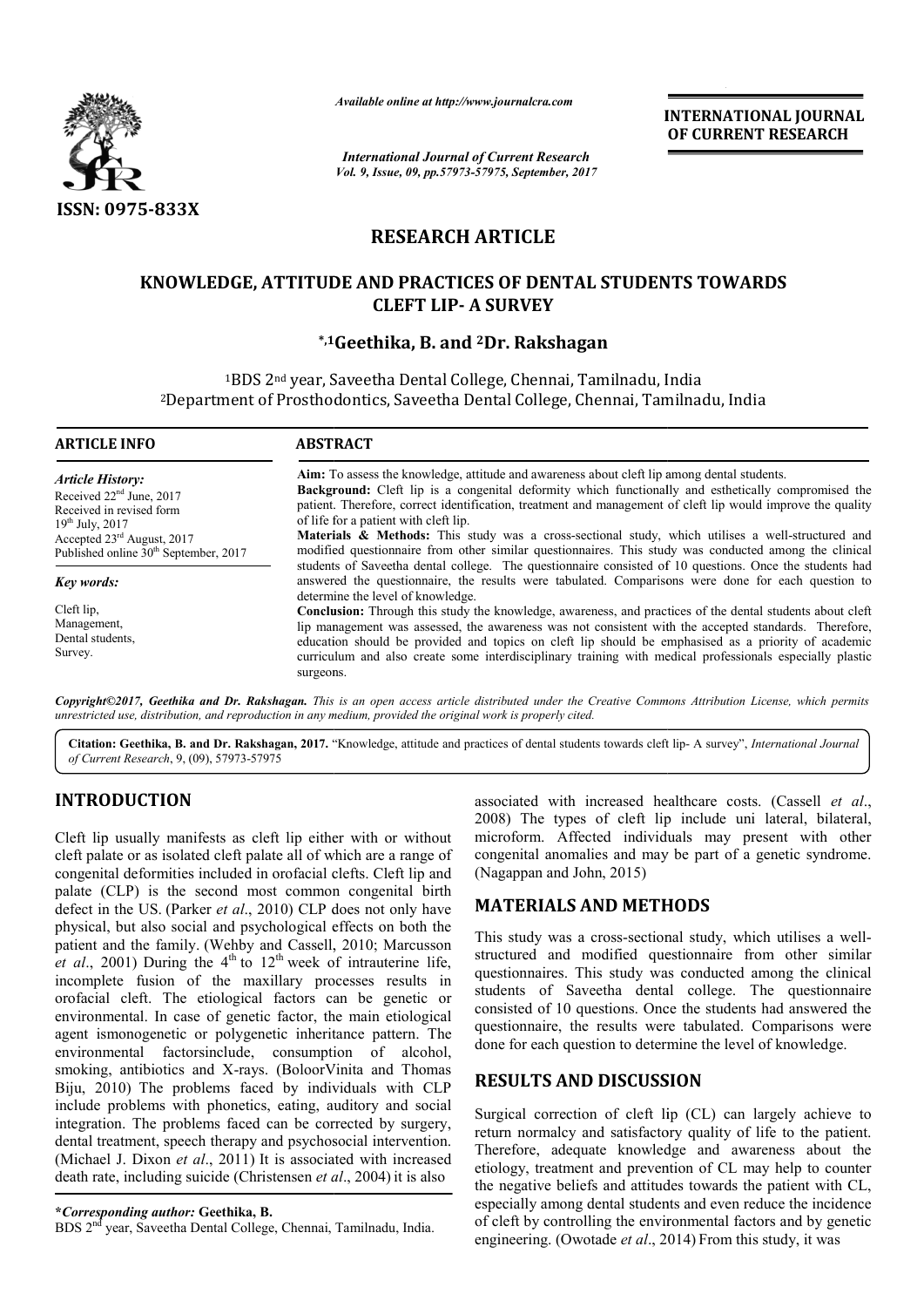





Fig.3. Gender that is more susceptible to cleft lip Fig.4. Types of cleft lip





 **Fig.5. Occurrence of various types of orofacial clefts Fig.6. Etiological factors of cleft lip**



 **Fig.7. Awareness about prosthetic management of cleft lip Fig.8. Choice of management of cleft lip**